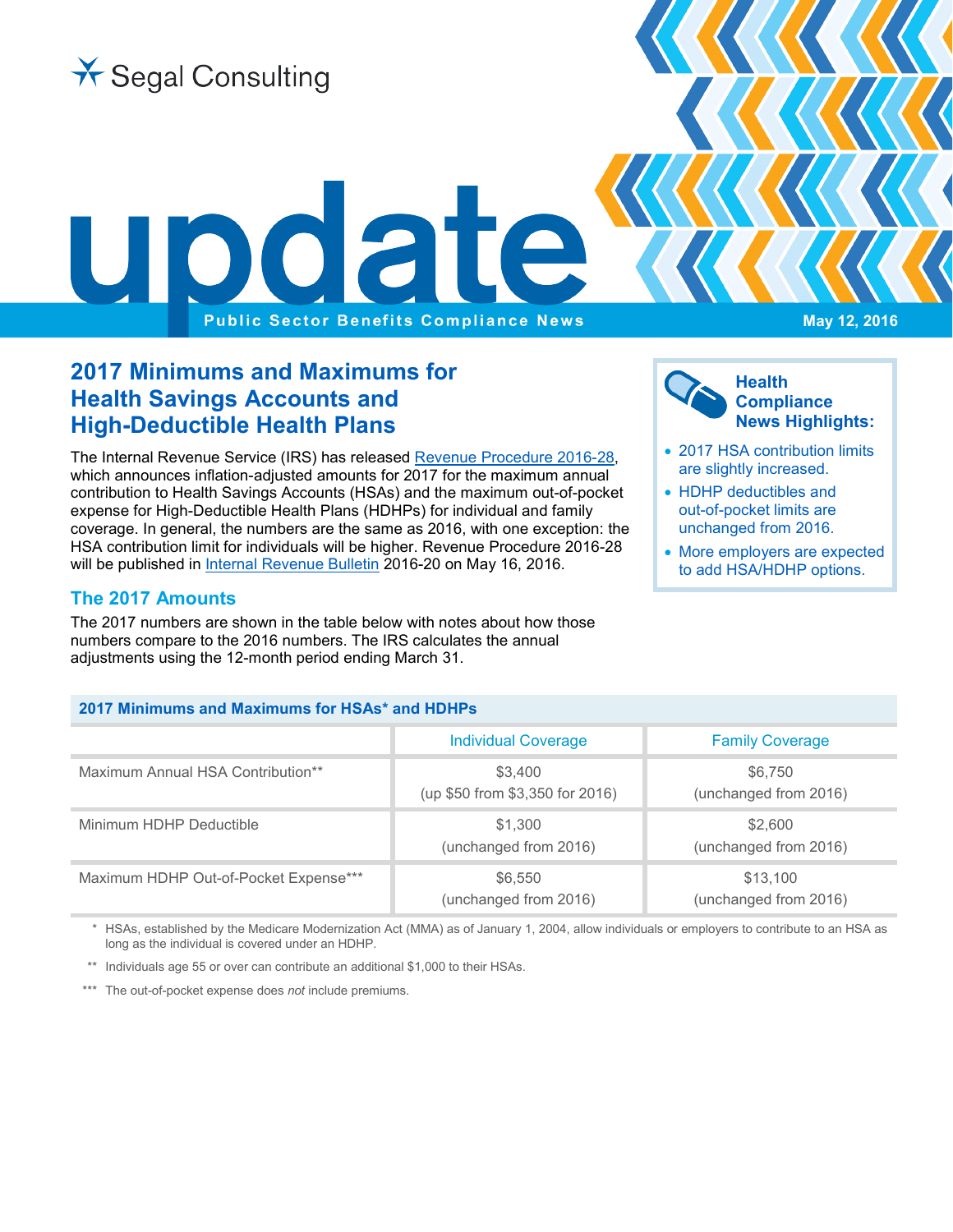#### **Reminder: The Affordable Care Act Out-of-Pocket Maximum for Non-Grandfathered Plans Is Not the Same as the HSA/HDHP Maximum**

The Affordable Care Act requires non-grandfathered group health plans to limit the amount that participants (and their families) have to pay out of pocket for in-network essential health benefits. For the plan year beginning in 2014, the first year the requirement took effect, the limits were the same as those set by the IRS for HSAs combined with HDHPs.

Since 2015, the out-of-pocket limits have not been tied to the HSA limits, but are calculated by the Department of Health and Human Services based on a percentage increase from the previous year. For 2017, the out-of-pocket maximum for non-grandfathered plans will be \$7,150 for an individual and \$14,300 for a family, up from the 2016 amounts of \$6,850 and \$13,700, respectively.

## **Implications for Employers**

Before next year, employers that offer HDHPs with HSAs will need to revise their plan design and documents to ensure compliance with 2017 amounts.

Employers considering an HSA need to look at both the HDHP design that they will offer and the amount that they will contribute to the accounts, if anything. However, implementing an HSA has become easier due to the maturity of the HSA market and deeper understanding of the regulations by the industry. In its annual census of HSA/HDHP plans, America's Health Insurance Plans (AHIP) reported that as of January 2015, large-group HSA/HDHP coverage had increased to 15.4 million people, up from 9.6 million people in 20[1](#page-1-0)3.<sup>1</sup> The Employee Benefits Research Institute (EBRI) has found that the number of employers expected to offer an HSAqualified HDHP either as an option or as the only health plan choice is expected to continue to increase. $^{22}$  $^{22}$  $^{22}$  EBRI concluded that just over one-half (52 percent) of HSA owners in its database received an employer contribution. About one-quarter (28 percent) had an employer contribution of \$100–\$999; 16 percent received an employer contribution of \$1,000–\$1,999; and 6 percent had an employer contribution of \$2,000 or more.

## **How Segal Can Help**

Plan sponsors interested in exploring an HSA should contact their Segal consultant to determine whether that course of action is right for them. Employers should review both the benefits of an HDHP and the value of a HSA to their employees. If an HSA option is selected, a key consideration is how to communicate the HSA option, and whether or how much the employer should contribute to the account. Segal can assist with both HDHP selection and HSA evaluation.

**"**Employers considering an HSA need to look at both the HDHP design that they will offer and the amount that they will contribute to the accounts, if anything.**"**

<span id="page-1-0"></span><sup>&</sup>lt;sup>1</sup> America's Health Insurance Plans' Center for Policy and Research 2015 Census of Health Savings Account - [High Deductible Health Plans](https://ahip.org/wp-content/uploads/2015/11/HSA_Report.pdf) (November 11, 2015).

<span id="page-1-1"></span><sup>&</sup>lt;sup>2</sup> Employee Benefit Research Institute July 2015 *Issue Brief*, "Health Savings Account Balances, [Contributions, Distributions, and Other Vital Statistics, 2014: Estimates from the EBRI HSA Database."](https://www.ebri.org/pdf/briefspdf/EBRI_IB_416.July15.HSAs.pdf)